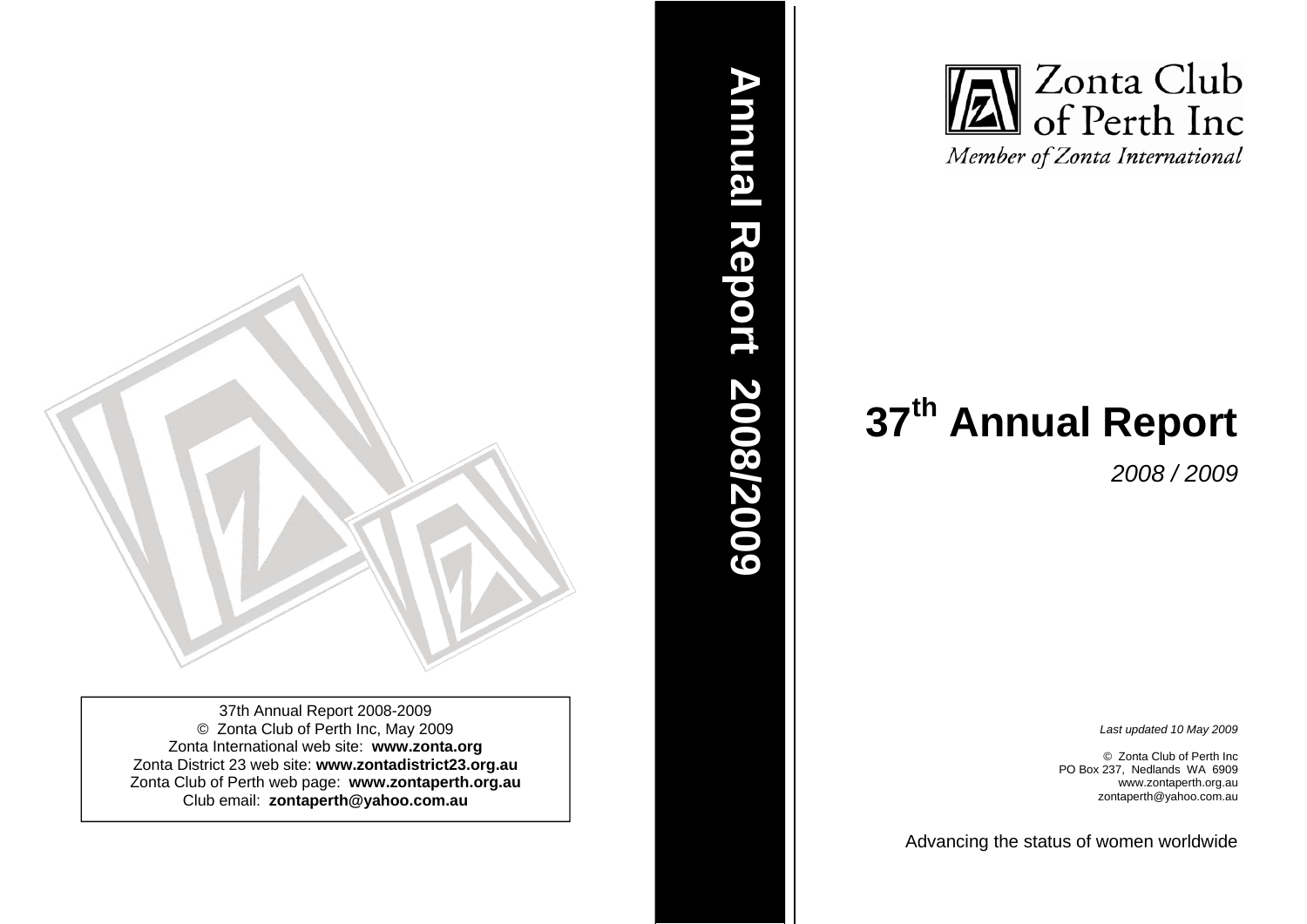

Member of Zonta International **37th Annual Report** 

**April 2009**

Zonta Club of Perth Inc. PO Box 237 Nedlands WA 6909 www.zontaperth.org.au zontaperth@yahoo.com.au Club Number: 23 03 0685 AGM: 14 May 2009 ABN: 55 339 469759 BSB 036038 Account 154851

| 2008-2009 Club Officers        |                                      |
|--------------------------------|--------------------------------------|
| President                      | Carole Theobald                      |
| Vice President 1               | Fiona Crowe (part year)              |
| Vice President 2               | Anne-Marie McNaughton (part year),   |
|                                | Wendy Atherden (part year)           |
| Secretary                      | Sandy McGregor (part year)           |
| Treasurer                      | Refat Murshed (part year) Katina Law |
|                                | (part year)                          |
| 2 <sup>nd</sup> Year Directors | Mary Gurgone,                        |
|                                | Diana Kaiser (part year),            |
| 1 <sup>st</sup> Year Directors | Penny Flett (part year)              |
|                                | Larraine McLean, Debra Mason         |
| Archivist*                     | <b>Margaret Medcalf</b>              |
| Parliamentarian*               | 'Tricia Summerfield                  |
| *Non Board positions           |                                      |

#### *Committee Chairs*

Membership & Support & PR Marg Giles Finance and Fundraising Deb Mason Service & Status of Women Ngarinyin Project Karen Groves 'Tricia Summerfield

#### *District Office Bearers*

| Area 3 Director                                 | Judy Tennant                  |
|-------------------------------------------------|-------------------------------|
| D23 Archivist                                   | 'Tricia Summerfield           |
| D23 Newsletter Editor Carole Theobald           |                               |
| D23 History and Archives Lennie McCall (Chair), |                               |
|                                                 | <b>Margaret Medcalf</b>       |
| Coordinators Yarri Wada                         | Sciona Browne and Fiona Crowe |
| Coordinator Jane M Klausman.                    | Karen Groves                  |



#### **ZONTA—PERTH TOTAL FUNDS STATEMENT AS AT 31/3/09**

| <b>Audited</b><br><b>Actual to 31/03/08</b> | <b>FUND BALANCES</b>       | to 31/3/09     | <b>YTD Actual</b> Total Actual<br>to 31/3/09 |
|---------------------------------------------|----------------------------|----------------|----------------------------------------------|
| \$7,645.71                                  | Administration             | $-$ \$3.538.16 | \$4,107.55                                   |
| \$1,000.00                                  | <b>Puppet Project</b>      | \$7,977.91     | \$8,977.91                                   |
| \$3,459.51                                  | Ngarinvin                  | $-$ \$282.20   | \$3,177.31                                   |
| \$17,372.17                                 | Fundraising                | $-5794.76$     | \$1,577.41                                   |
|                                             | <b>Founders Day Dinner</b> | \$2,331.75     | \$2,331.75                                   |
|                                             | Zonta Holidays             |                | \$15,000.00                                  |
| \$29.477.39                                 | <b>TOTAL</b>               | \$5.694.54     | \$35,171.93                                  |

#### **REPRESENTED BY:**

|              | \$10,219.78 Westpac Chequing Account       | \$13,374.53  |
|--------------|--------------------------------------------|--------------|
| \$5,953.88   | ANZ V2 Plus                                | \$6,297.48   |
|              | \$15,000.00 ESANDA Debenture/Holiday Trust | \$15,000.00  |
| $-$ \$392.20 | <b>Trade Debtors</b>                       | $-$ \$160.00 |
|              | -\$1.304.07 Other Liabilities              | \$659.92     |
| \$29,477.39  | TOTAL FUNDS AVAILABLE                      | \$35,171.93  |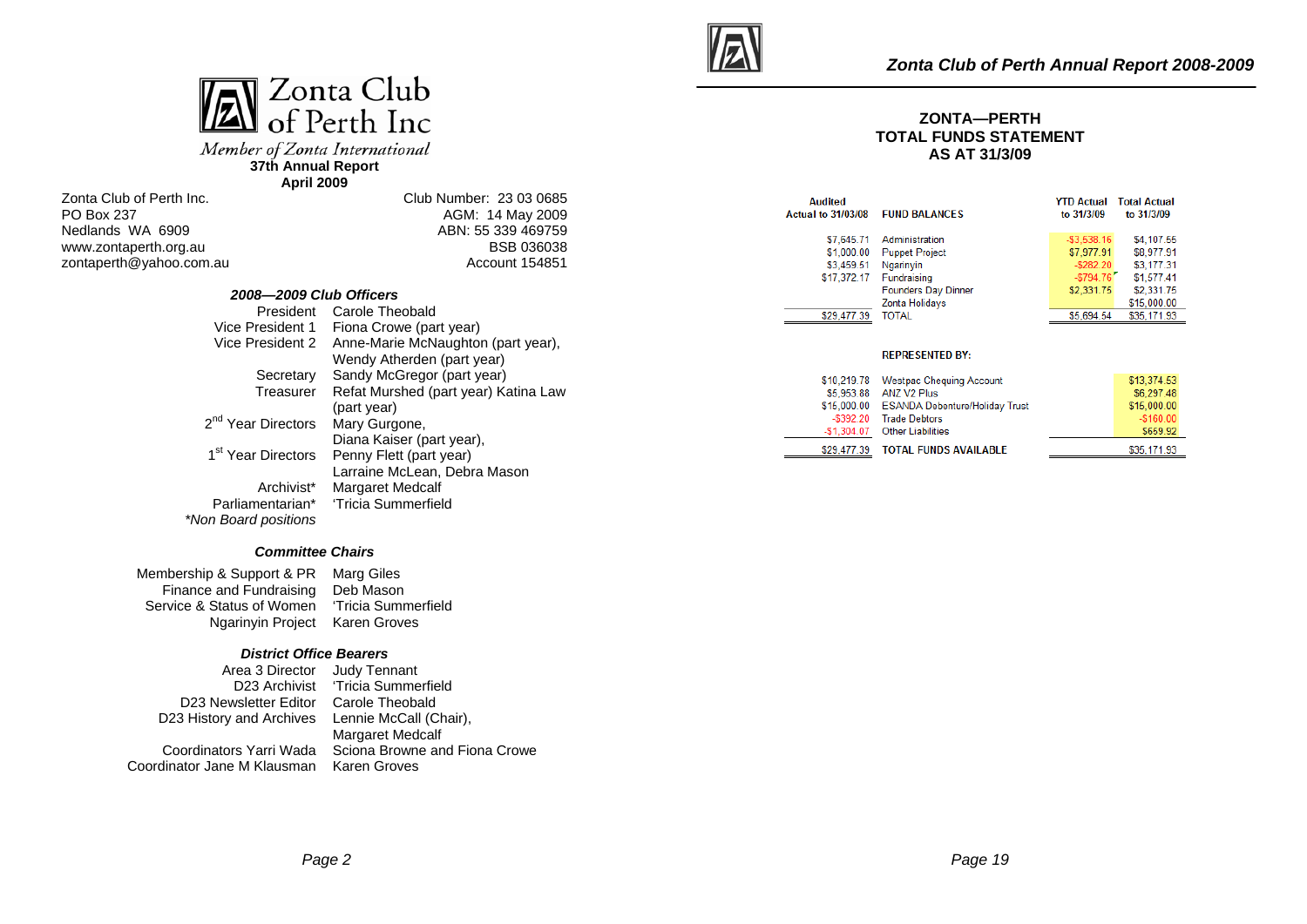**March Marchant** 



#### **ZONTA—PERTH FUNDRAISING INCOME & EXPENDITURE 1/4/08—31/3/09 Continued**

| ingar ngarinyin                                                           |                                     |
|---------------------------------------------------------------------------|-------------------------------------|
| Income<br>Ngarinyin Fundraising<br>Card Sales<br>Total Income             | \$707.80<br>\$10.00<br>\$717.80     |
| Expense<br>Ngarinyin Project Dev Sco<br>Total Expense                     | \$1,000.00<br>\$1.000.00            |
| Net Profit (Loss)                                                         | $-$ \$282.20                        |
| Puppet Project<br>Pupp                                                    |                                     |
| Income<br>Puppet Project<br>Total Income                                  | \$9,250.00<br>\$9,250.00            |
| Expense<br>Postage & Stationery<br>Puppet Project<br><b>Total Expense</b> | \$47.45<br>\$1,224.64<br>\$1,272.09 |
| Net Profit (Loss)                                                         | \$7,977.91                          |



## **PRESIDENT'S REPORT 2008-2009** *Carole Theobald*

The Zonta Club of Perth can be justly proud of its 37 year history. It was the first club in Western Australia, pioneering Zonta in this State. This pioneering spirit lives on with members embracing new ideas and being willing to try new ways of doing things.

This is evidenced by the Club's involvement in a wide range of activities that are well described in the committee reports below, and also by the Club's good relationship with the wider Zonta community.

From a Club structure perspective, we commenced the year with four committees. I would like to thank Committee Chairs Marg Giles, 'Tricia Summerfield, Karen Groves and Deb Mason for taking on their roles with enthusiasm, executing them so well and providing me with advice and support throughout the year.

We combined the Membership and Support Committee with the Public Relations Committee to synergize their activities as suggested by the previous Board. We also maintained the Service, Status of Women Committee and expanded the Ngarinyin Committee to include the Yarri Wada Puppet Project to ensure a smooth transition of the project to District 23. As the Finance and Fundraising Committee was very small, each committee was also required to

host one fundraising event during the year.

Overall, the committees worked very well, under the direction of their very experienced and capable Chairs. However, it soon became clear that succession planning would be a problem as the committee portfolios were becoming too large for less experienced members to manage. Therefore, in true pioneering style, the club next year will be trialing a new 'team' system with five smaller teams, each having a coordinator and a designated mentor to quide her.

The Club has also pioneered an Acknowledgement to Indigenous People statement at the start of all meetings and public events. This reminds us of our special friendship with the Ngarinyin, Worora and Wunambul peoples in the Kimberley.

The Board this year was a little like a roundabout as members moved interstate or overseas, had long leaves of absence, retired, or were promoted in their professional capacity, reducing their availability for Zonta duties - but somehow everyone pulled together and we managed to keep the Club on track. I thank all Board members (Fiona Crowe, Wendy Atherden, Katina Law, Mary Gurgone, Deb Mason, Larraine McLean and Penny Flett as well as Anne Marie McNaughton, Diana Kaiser, Sandy McGregor and Refat Murshed who left the Club during the year) for their positive contribution and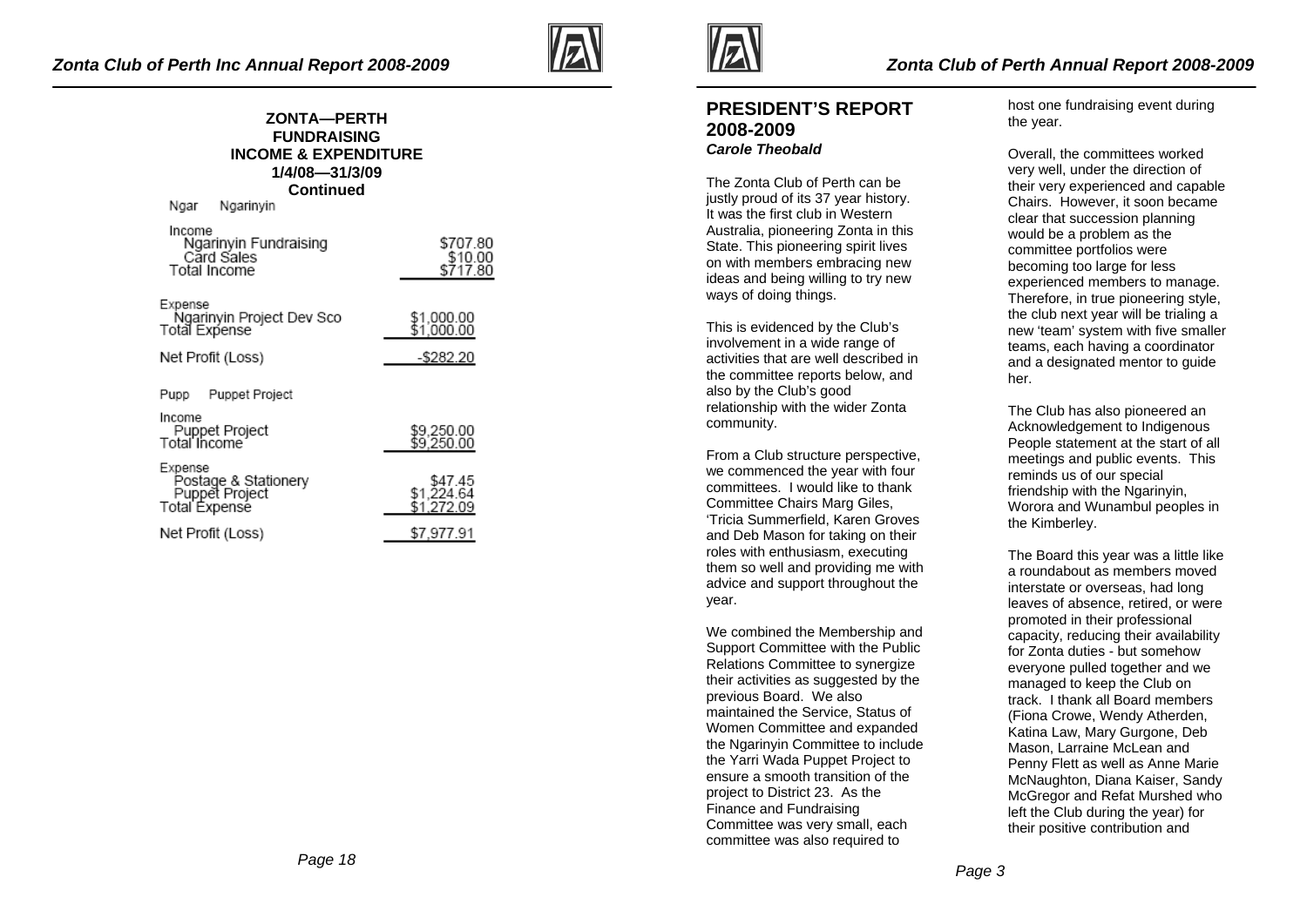

support - you all helped me enormously.

In November, the Club hosted the Area 3 Founders Day Dinner at Methodist Ladies College on behalf of Area 3 Director, our own Judy Tennant. For the first time all finalists in the Area 3 Woman of Achievement Award were acknowledged as well as the Area 3 Jane M Klausman Women in Business Scholarship recipient, with our Club pioneering the format for this event.

I soon discovered that the President is a key link between our Club and the wider world and it has been a privilege to represent the Club at Area 3 inter-city meetings, various events at other clubs, the White Ribbon Breakfast International Women's Day events and presentation ceremonies. It has also been very satisfying to see the three city clubs coming together to share Zonta stands at three International Women's Day events as well as a community fair.

We have also worked together to develop a Zonta bookmark, acknowledging all clubs in WA – that we distribute when we have 'shared events'. It has been very gratifying to see members supporting events with other clubs and members from other clubs supporting our events.

This year, Judy Tennant, Karen Groves, Lennie McCall, Margaret Medcalf, 'Tricia Summerfield, Sciona Browne, Fiona Crowe and I have all carried District responsibilities in addition to those

at the Club. To have eight members actively participating in District 23 activities is a magnificent achievement.

The District 23 Governor, Alison Martin, is a member of Perth Northern Suburbs Club and held her first D23 Board meeting in Perth in July, so many of us were able to attend and 'meet the D23 Board'.

I also thank A3 Director Judy Tennant and D23 Governor Alison Martin for inducting our new members throughout the year and bringing Zonta International closer to members through their informative presentations.

As a new President my learning curve has at times been 'ballistic', but I am very grateful to be surrounded by the warmth and care of so many experienced and enthusiastic members who all share that common goal of 'advancing the status of women worldwide, through service and advocacy.' As you can see from the committee reports, the pioneering spirit that started the Club continues to thrive.

Together, we have achieved a lot this year, our Club continues to make a difference and I thank all members for their contributions that make this possible.



**COD** 

#### **ZONTA—PERTH FUNDRAISING INCOME & EXPENDITURE 1/4/08—31/3/09**

Farmer Barr Black

| <b>FDD Fuunders Day Dinner</b>                                                                                                                                                                                                                                                                                                   |                                                                                                                                                                                             |
|----------------------------------------------------------------------------------------------------------------------------------------------------------------------------------------------------------------------------------------------------------------------------------------------------------------------------------|---------------------------------------------------------------------------------------------------------------------------------------------------------------------------------------------|
| Expense<br>Founders Day Dinner<br>Total Expense                                                                                                                                                                                                                                                                                  | -\$2,331.75<br>$-$ \$2,331.75                                                                                                                                                               |
| Net Profit (Loss)                                                                                                                                                                                                                                                                                                                | \$2,331.75                                                                                                                                                                                  |
| Funds Fundraising                                                                                                                                                                                                                                                                                                                |                                                                                                                                                                                             |
| Income<br>Miscellaneous Income<br>Fundraising Current Year<br>Entertainment Books<br>Fundraising Lunch<br>AGC Fundraiser<br>Interest on Investments<br>Total Income                                                                                                                                                              | \$4.705.00<br>\$76.60<br>\$1,300.00<br>\$5,454.00<br>\$5,027.25<br>\$1,613.05<br>\$18,175.90                                                                                                |
| Expense<br>Entertainment Books<br>Fundraising Lunch<br>AGC Event<br>Zonta Holidays<br>Zonta House Refuge Associ<br>Birthing Kits<br>Puppet Project<br>SOWS - Education Award TA<br>SOWS - YWIPA<br>SOWS - Womens Legal Ref S<br>SOWS Discretionary Funds<br>Jane Klausman Women in Bu<br>General Service<br><b>Total Expense</b> | \$1,040.00<br>\$1,547.00<br>\$942.42<br>\$1,517.10<br>\$1,000.00<br>\$1,710.55<br>\$2,000.00<br>\$2,000.00<br>\$1,000.00<br>\$2,600.00<br>\$513.59<br>\$400.00<br>\$2,700.00<br>\$18,970.66 |
| Net Profit (Loss)                                                                                                                                                                                                                                                                                                                | -\$794.76                                                                                                                                                                                   |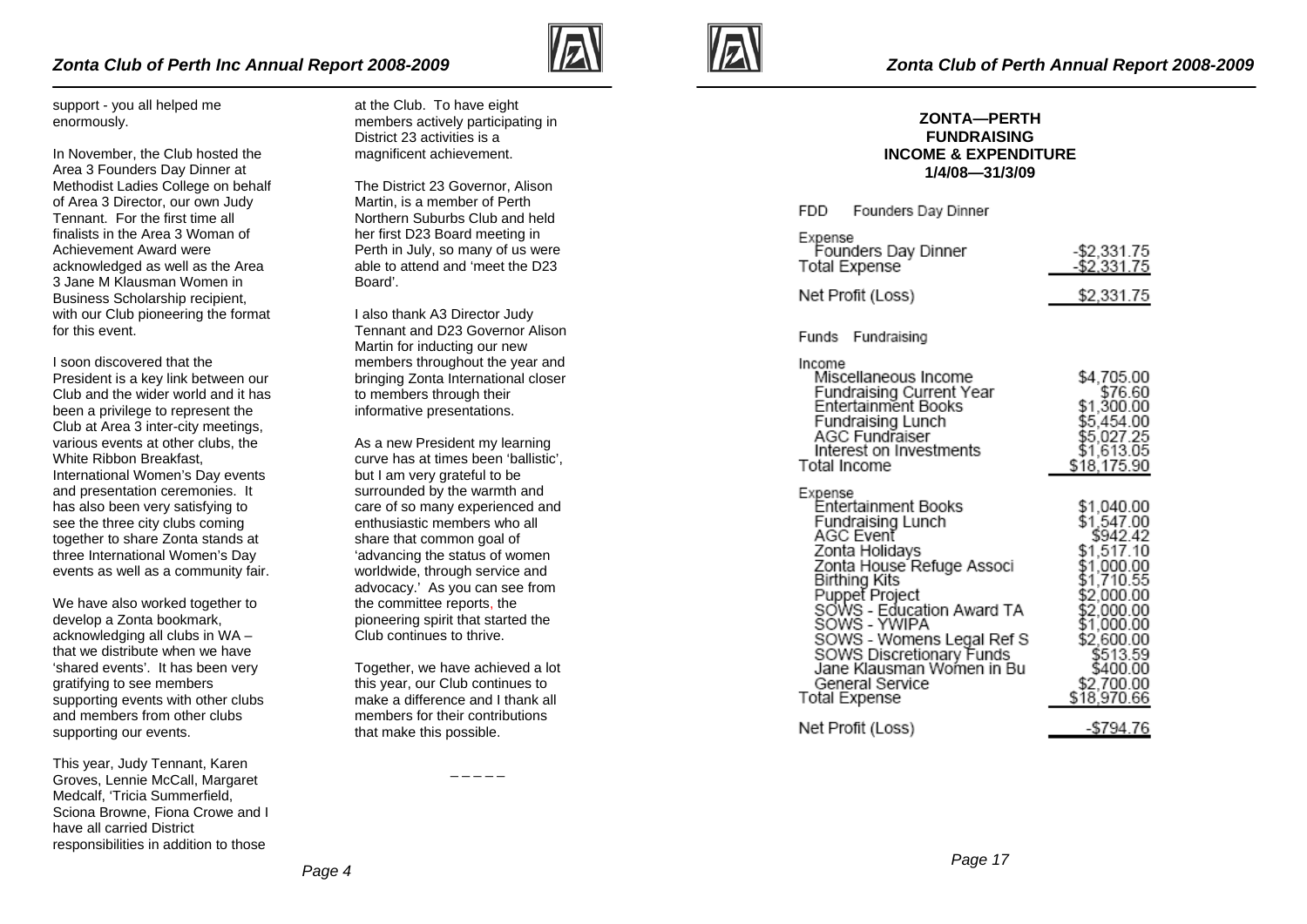

#### **ZONTA—PERTH ADMINISTRATION INCOME & EXPENDITURE 1/4/08—31/3/09**

| Income<br>Membership Fees<br>Dinner Raffle<br>Dinner Money<br>Christmas Dinner Payments<br>Miscellaneous Income<br>Total Income                                                                                                                                                                                                                                                   | \$5,404.00<br>\$558.10<br>\$9,765.00<br>\$1,846.00<br>-\$4,700.00<br>\$12,873.10                                                                                                      |
|-----------------------------------------------------------------------------------------------------------------------------------------------------------------------------------------------------------------------------------------------------------------------------------------------------------------------------------------------------------------------------------|---------------------------------------------------------------------------------------------------------------------------------------------------------------------------------------|
| Expense<br><b>Accounting Fees</b><br>International Dues<br>Postage & Stationery<br>Mship - Badges<br>Mship - Gifts for Speakers<br>Mship - Other Gifts/Cards<br>PR - Competition entry<br>PR - New Member Satchels<br>PR - Web Hosting/Domain<br>Meals - Dinner Meetings<br>Christmas Dinner<br>Presidents Annuity<br>Other Projects<br>Founders Day Dinner Levy<br>Total Expense | \$300.00<br>\$3,521.00<br>\$75.00<br>\$283.92<br>\$220.00<br>\$153.35<br>\$20.79<br>\$52.70<br>\$160.00<br>\$9,435.50<br>\$1,685.00<br>\$200.00<br>\$40.00<br>\$264.00<br>\$16,411.26 |
| Net Profit (Loss)                                                                                                                                                                                                                                                                                                                                                                 | -\$3,538.16                                                                                                                                                                           |



## **STATUS OF WOMEN, SERVICE (SOWS)**  *'Tricia Summerfield*

The Service Status of Women Committee met on ten occasions at Jean Oldham's home and again we all thank Jean most sincerely for her generous hospitality.

## *Holiday trust*

Three Zonta holidays have been funded and further accommodation options have been sourced in Mandurah and Yanchep/Two Rocks. All documentation supporting management of Zonta holidays has been revised and updated with:

- Policies revisited to reflect current costs
- Templates updated for procedures and timelines and
- New referral sources identified.

Documentation is available in the Club's Yahoo mailbox.

## *Education Award*

The 2008 winner was Nicole Banks who is studying for a combined degree in Education and Social Sciences (Home Economics) at Edith Cowan University. The award application form has been revised and distributed to universities; 10 applications have been received for the 2009 award.

*Central TAFE Community Services Award* 

The 2008 award winners are being processed. Two awards will be made, one in the first and one in the second semester.

*Guides WA Leadership Award* 

Process and purpose of award being reviewed.

## *Woman of Achievement Award*

Perth Club's winner Pat Kopousar attended Founders Day Dinner and the Area 3 winner was Evee Knight who was nominated by the Bunbury club.

### *Young Woman in Public Affairs*

Four applications were received. Jessica Sherman from Como Secondary College is the 2009 winner. An Area committee has reviewed the boundaries and schools within them to refine and define each club's catchment for promotion and applications.

## *Birthing Kits*

Debbie Mason convened a workshop at St Catherine's College on 31 August 2008 with a goal of 2000 kits. Due to non-availability of some components on the workshop day, mini-workshops took place at Jean's to complete many kits.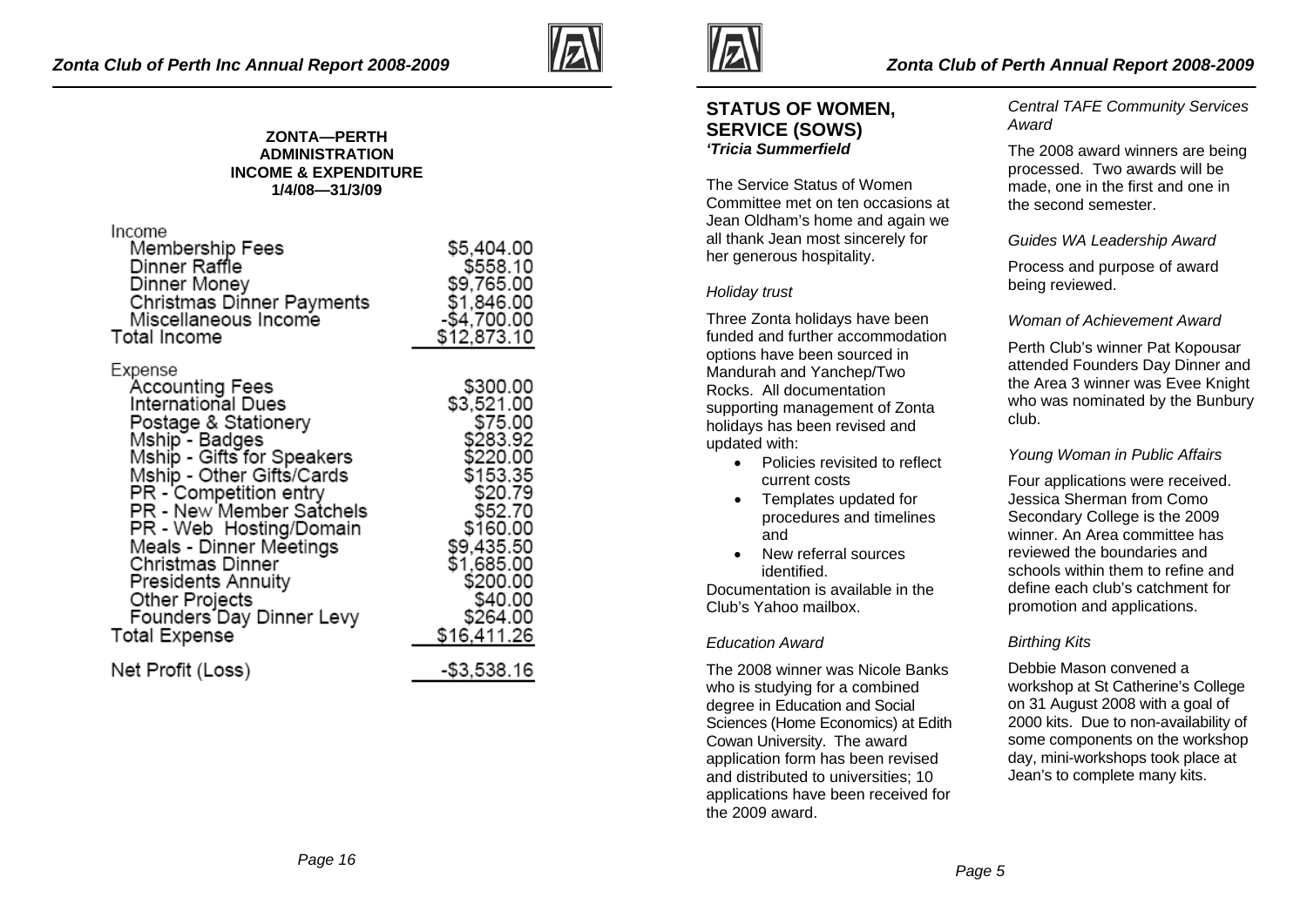

#### *Jane M Klausman Scholarship*

Debbie Mason continued to represent ZCP on this Area 3 committee. The 2008 recipient was Saffron Sharp who was presented with her award at Founder's Day Dinner.

#### *Total Service Hours*

From April 2008 to March 2009, the Committee has contributed 126 service hours, notionally affecting over 4000 individuals.

Members of the SSOW committee have generously taken on subcommittee roles to cover all the projects and awards. Sincere thanks to all committee for their contribution to another successful year of Zonta service.

#### *Status of Women Service Committee*

*'Tricia Summerfield (Chair) Wendy Atherden Roslyn Budd Jean Oldham OAM Freda Jacob AM Lois Joll Wendy MacGibbon Lyn McArthur Lennie McCall Larraine McLean* 

**NGARINYIN COMMITTEE** *Karen Groves* 

While the purpose of the committee's work this year has been to remain supportive of the Ngarinyin women and their communities, the main focus has been on the Yarri Wada Puppet Project, which was adopted at the 2007 District Conference as a District 23 Project for the 2008- 2010 Biennium. Consequently, this committee has assumed the role of supporting the Coordinators of the Yarri Wada Project, Sciona Browne and Fiona Crowe, in the rolling out of the project. The first task for Sciona and Fiona was to write a detailed Business Plan which was required by District 23.

*Yarri Wada Puppet Project:*

With the superb assistance of Carole Theobald, a stunning package of materials, with most appealing branding, was prepared for the launch of the project at the District 23 Board Meeting in Perth in July 2008. A subsequent mailout to all clubs in District 23 of this package invited them to "adopt a puppet" or support the project financially. While this funding was being sought, Sciona and Fiona worked with the project managers in Derby to devise the programs to be undertaken in the Kimberley to meet the purpose of the project – improving the living conditions and expectations of girls and women in communities along the Gibb River



## **IACK BARKER**

**List Burker French Trust T/A** 

93 Caravarha Avenu Mount Nasora WA 6112 Telephone/Facsimile 9497 3501 Mobile 0411 168 719 Email ibarker@iner.net.au

**INDEPENDENT AUDIT REPORT** 

TO THE MEMBERS OF **ZONTA CLUB of PERTH INC** 

I have audited the special purpose financial report of the Zonta Club of Perth inc for the year 31 March 2009 as set out in the Statement of Income and Expenditure. The Management Committee is responsible for the financial report and has determined that the accounting policies used are consistent with the financial reporting requirements of the Association's constitution and are appropriate to meet the needs of the members, I have conducted an independent audit of the financial report in order to express an opinion on it to the Board. No opinion is expressed as to whether the accounting policies used are appropriate to the needs of the members.

The financial report has been prepared for distribution to the Members for the purpose for fulfilling the Management's Committee financial reporting requirements under the Rules of the Association. I disclaim any assumption of responsibility for any reliance on this report or on the financial report to which it relates to any person other than the Members, or for any purpose other than that for which it was prepared.

My audit has been conducted in accordance with Australian Auditing Standards. My procedures included examination, on a test basis, of evidence supporting the amounts and other disclosures in the financial statement, and the evaluation of significant accounting estimates. These procedures have been undertaken to form an opinion whether, in all material respects, the financial report is presented fairly in accordance with the cash basis of accounting whereby revenue is recorded when it is received, expenses are recorded when they are paid, and no assets or liabilities, other than cash and bank balances are recorded.

Accounting Standards and other professional reporting requirements (UIG Consensus Views) are not applicable to the cash basis of accounting adopted.

The audit opinion expressed in this report has been formed on the above basis.

#### Qualification

Given the nature of cash receipts it is not possible in my examination to include audit procedures that extend beyond the amounts of income recorded in the accounting records of the association.

#### **Qualified Audit Opinion**

In my opinion, except for the effects such as adjustments, if any, as might have been determined to be necessary had the limitation been discussed in the qualification paragraph not existed, the



financial report presents fairly in accordance with the cash basis of accounting, as described above the payments and receipts of the Zonta Club of Perth inc for the year ended 31<sup>st</sup> March 2009 and its bank balances as at that date

ayBarlo

WJ Barker - FCPA Auditor 5th May 2009

*Page 15*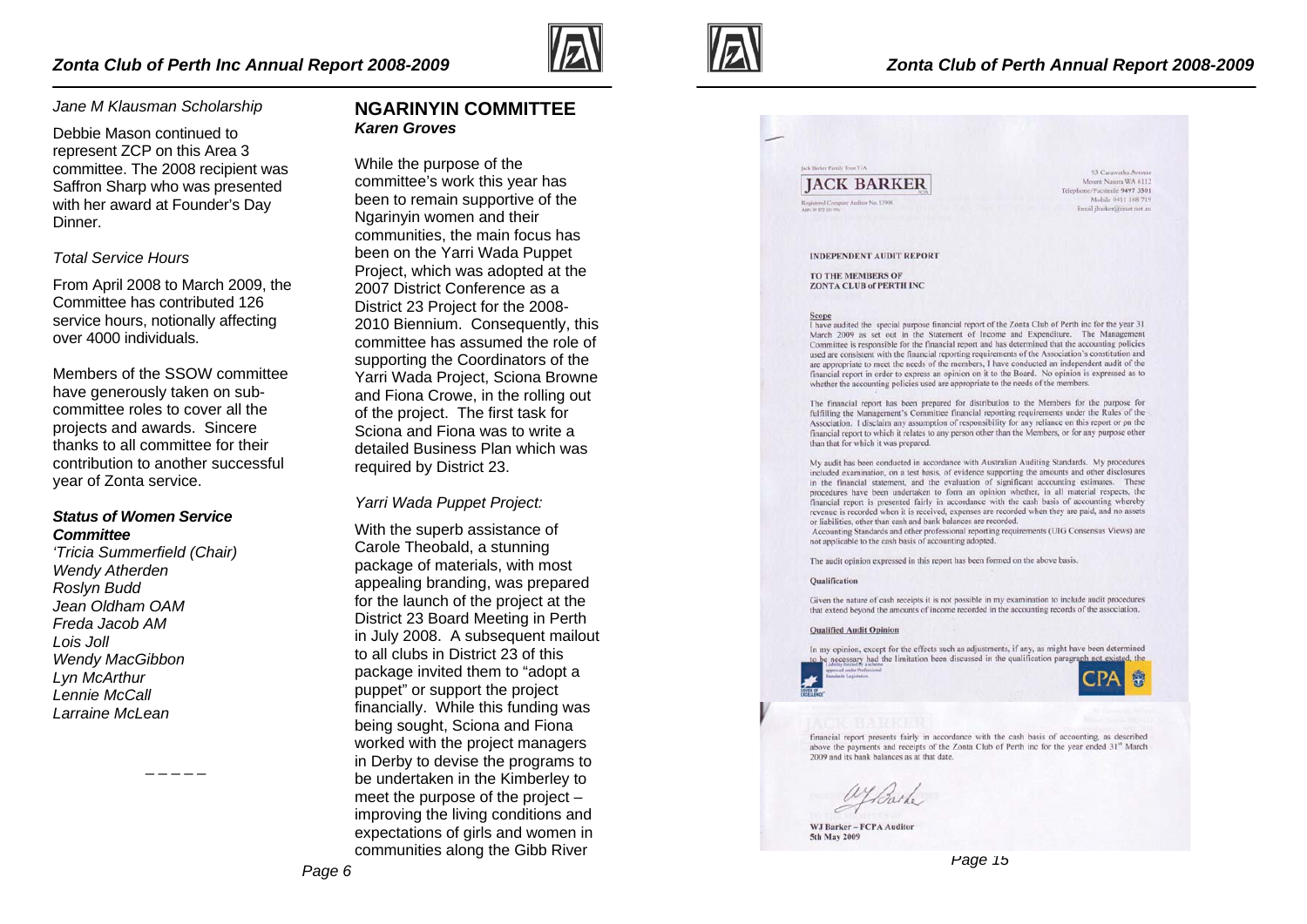- separates out the \$15,000 which is held in the Zonta Holiday Trust. These funds are not permitted to be spent rather the interest is contributed to Fundraising and helps to fund expenditure on Zonta Holidays; and
- Founders Day Dinner which relates to this year only and includes the surplus of funds which were raised for the Founders Day Dinner. The Area 3 clubs will now decide what is to be done with these funds.

The accounts have been audited and the letter from the Auditor indicates that the financial report is a fair representation of the accounts.





## *Zonta Club of Perth Annual Report 2008-2009*

Road by changing attitudes through learning from the stories of the elders and also from current life skills training.

Between July 2008 and March 2009, \$30,250 had been donated towards the project - \$20,000 from the EON Foundation and the remainder from supportive clubs and individuals in District 23. At the same time, the thinking about the best way to implement strategies to achieve the aims of the project had changed from the focus on puppetmaking to tell stories and give direction, to working with programs that were already available.

The program leaders undertook the certified course in sexual health and positive life skills training and the first program – "Monorngungga – Stepping Forward with Pride" – was run with 10 -16 year old girls in Mowanjum in the April 2009 school holidays. The feedback to date is extremely positive with requests for the course to be run in other communities in the Kimberley.

A DVD, many pictures and art work, apart from a formal written report, will all be testament to the success of this first step for the Yarri Wada – "Many Dreamings" – Project. A second follow-up mailout was sent to all interested and supportive parties in March 2009 and it is hoped that one or two of the project managers in the Kimberley will be able to attend the

2009 District 23 Conference in September to describe the impact of the project. Sciona and Fiona are to be commended for their commitment to the development of the project, given the constraints of time and distance and the need for patience and flexibility in working with indigenous people on critical and sensitive issues.

## *Clothing Collection*

Once again, two large collections of clothing were sent to communities in the Kimberley. 78 boxes were shipped up free of charge by the St. Vincent de Paul Society during the middle of 2008 and were distributed in Halls Creek as well as in the Gibb River communities. Another collection went up in January 2009 after significant donations from the students of Currie Hall, Trinity and St. Catherine's College at UWA at the end of 2008. Certificates of Appreciation were presented to the three colleges in acknowledgement of their support.

### *The troopie*

Out of the blue, Sciona Browne was presented with the chance to purchase a troop carrier vehicle for \$1000. It was deemed an excellent opportunity to provide a means of transport to take the kids at Gibb River into country to go hunting and fishing and to learn from their elders. The vehicle was purchased, licensed, insured, serviced and driven to Gibb River in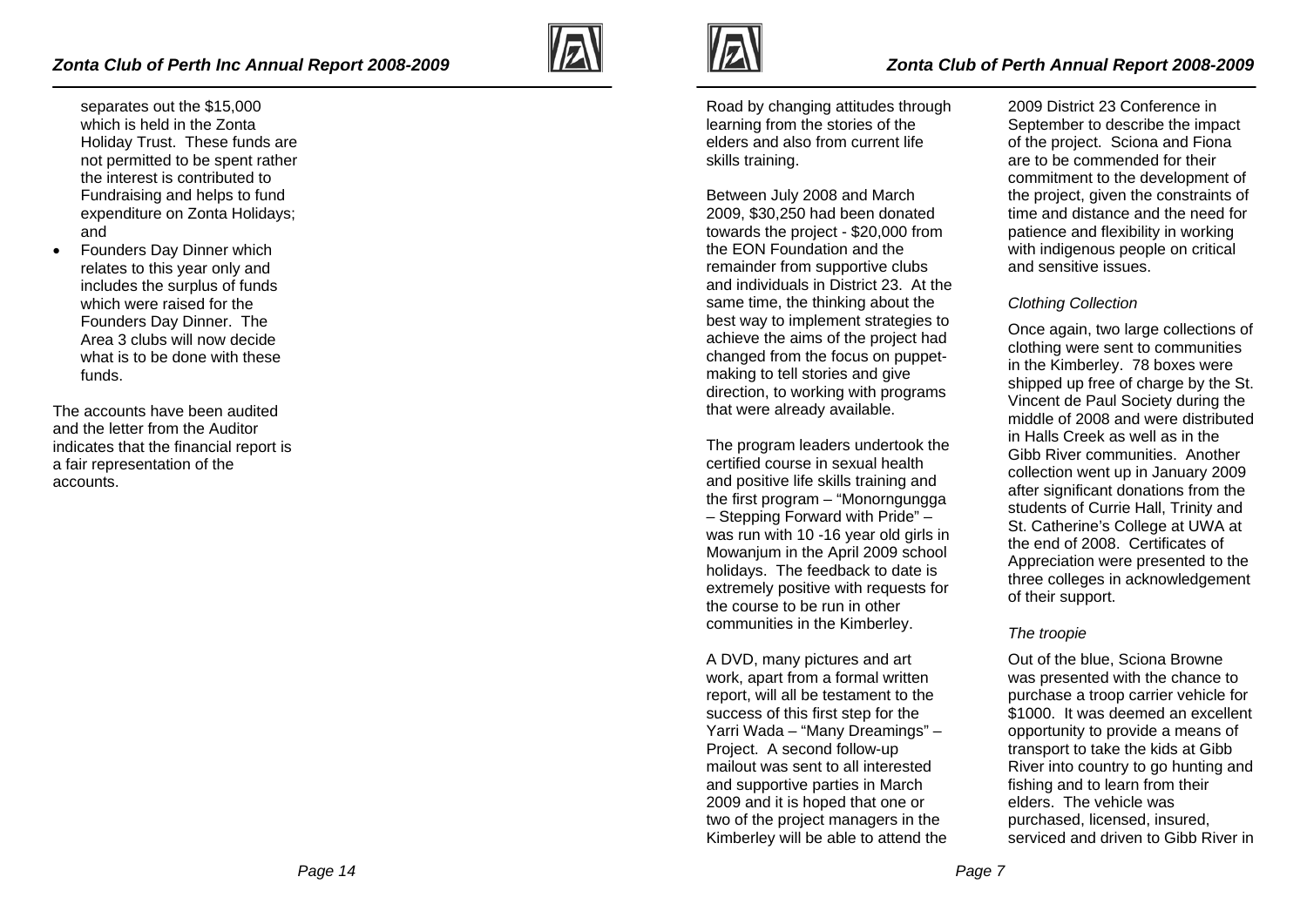

mid-2008 by Kathy Charlesworth who had the pleasure of delivering it and seeing the joy with its use. Through Kathy, the kids were also the recipients of a dinghy built by the apprentices at Challenger TAFE – this was transported up there on top of the troopie!

### *The friendship*

The club stays in regular contact with the Gibb River community through our friend Yvonne Burgu, who truly understands and appreciates the nature of the friendship between the Ngarinyin mob and the Zonta mob. The latest contact was to advise the club that her grand-daughter and other youngsters were attending the agricultural school at Bindoon and would love some "home" time at weekends. This speaks of the trust that has developed through the friendship.

However, it is most pleasing to see the development of the next generation of women in these communities, who are stepping forward to teach and lead or to become artists of repute. The program managers of the Yarri Wada Project, Estelle and Leah Umbagai from Mowanjum, are good examples. May this trend continue!

#### *A form of words*

The committee was involved in appraising examples of statements

used to acknowledge the traditional custodians of the land on which the club meets. The final choice of words adopted by the club also recognizes the special friendship we have with the Ngarinyin, Worora and Wunambul people of the Kimberley.

#### *Australian Girls' Choir*

In September 2008, during a visit to Perth, many voices of the Australian Girls' Choir sang in concert to a most receptive audience at Hale School. This event was suggested by Sciona Browne, who learnt of the Choir's visit to Perth and their availability to perform for charity, and deemed it a marvellous opportunity for the club to raise funds, particularly for the Ngarinyin Project. The whole club pulled together to stage a most engaging occasion, and at the same time, to raise the profile of the club.

#### *Ngarinyin Project Committee:*

*Karen Groves (Chair), Sciona Browne Fiona Crowe Mary Gurgone Diana Kaiser (part year) Katina Law Judy Tennant* 



Treasurer and Marlene O'Meara took on the role of Assistant Treasurer. Katina's growing family makes it difficult for her to attend meetings so Marlene agreed to oversee money collections and distributing payments as needed. This has worked very well and the Club greatly appreciates their work.

The biggest thank you must go to the members of all the committees who assisted us in organizing and holding the various events. Without all the willing Zontians our small group would have had great difficulty and we appreciate the willingness and generosity of time, labour and the loan of the many jugs, coffee pots, platters and anything else I've forgotten.

## *Finance and Fundraising Committee:*

*Deb Mason (Chair) Bec Christou Lori Grech (LOA) Refat Murshed (part year) Marlene O'Meara Agnes Vacca* 

 $-$ 

# **TREASURER'S REPORT**

*Refat Murshed/Katina Law* 

Refat Murshed was the Treasurer for two years. She took on the role almost as soon as she transferred to the Club from Bangladesh. Sadly Refat returned to Bangladesh in December. We would like to thank her for her excellent contribution to the Club. Thank you also to Marlene O'Meara who has done a fantastic job in her role as Assistant Treasurer since December.

The accounting for the year was very straightforward thanks to the excellent fundraising done by the Finance and Fundraising Committee.

In addition to funds raised, \$4,700 was transferred from our Administration Account to our Fundraising Account during the year.

We have begun accounting for the funds of the Club in a more specific manner. As such several new categories have been added this year. These are:

- Puppets which includes all funds related to our District 23 project;
- Ngarinyin which includes all funds for the Ngarinyin Project. Any funds raised for this purpose are not included in the funds which are sent to Zonta International.;
- Zonta Holidays which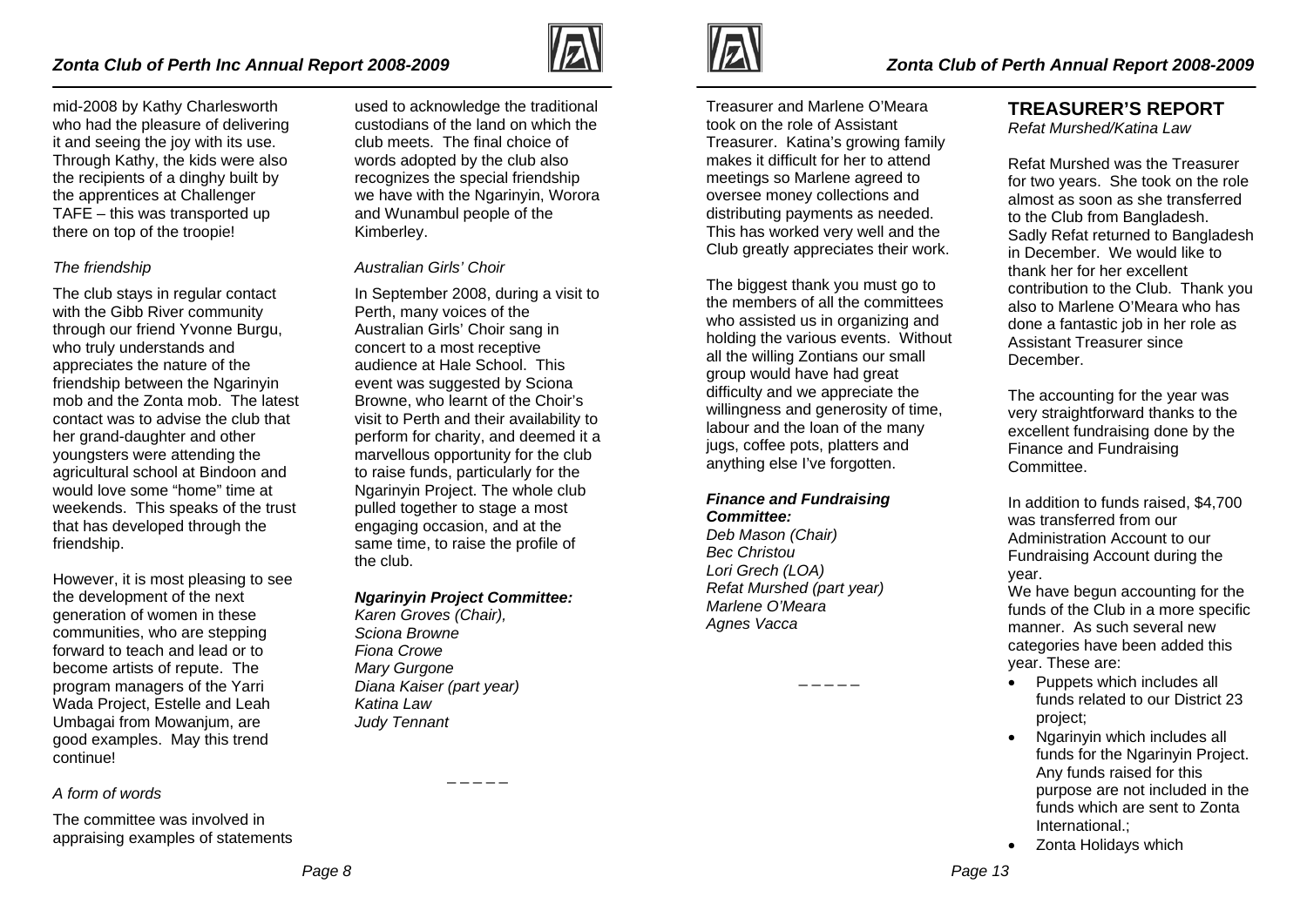# **FINANCE AND FUNDRAISING** *Deb Mason*

With the Finance and Fundraising Committee being so small this year, the aim was that every committee would be responsible for one fundraising event and that the Finance and Fundraising committee would have a coordinating role.

We started the year with Debbie Mason, Chair, Refat Murshed, Club Treasurer, Agnes Vacca, Marlene O'Meara and Lori Grech (on LOA). During the year Refat returned to Bangladesh, due to a family illness and Lori remained on LOA, finally resigning in April 2009. We also added Bec Christou to our small group early in 2009, when she joined the Club.

Unheeded by our limited number we set about coordinating several fundraising events. The first of these was a lunch and silent auction, held at the historic West Australian Rowing Club, on the foreshore in Perth. The funds raised at this event were targeted to assisting the Women's Legal Referral Service and the event raised approximately \$3,900.

We also had the opportunity to have members of the Australian Girl's Choir perform for us as a fundraiser and this was held in September at the John Inverarity

Music & Drama Centre, Wembley Downs. This was a fantastic evening. The girls were wonderful performers and they took the time to mingle with the patrons afterwards. We cannot thank them enough for their generosity in assisting our club. The approximate amount raised by this event was \$3000.

The third event held by the club was a breakfast, also held at the West Australian Rowing Club. This was a Sunday continental breakfast and our fabulous West Australian of the Year, Penny Flett allowed her arm to be twisted (just a little) and did an amusing, if unfortunately accurate, talk on aging – the problems, the realities and the public perceptions. We raised a further \$900 plus from this morning.

Added to these events we also sold 20 Entertainment Books, with a profit value of \$260.

Overall the fundraising events were successful, although we can do better!

A huge thank you must go to Refat Murshed, who did a fantastic job as Treasurer for the Club. We all miss her dearly and hope that one day she may be able to return to Perth.

When Refat returned to Bangladesh we were faced with the task of replacing her as Treasurer. Katina Law accepted the position of



# **MEMBERSHIP, SUPPORT AND PUBLIC RELATIONS** *Marg Giles*

The Committee has met monthly in order to organize the Club Meetings. We commenced the year with 32 members and at the time of this report have 33 with three inductions planned for the Annual General Meeting in May, leaving us four short of our goal.

## *New members*

We welcomed Wendy Atherden who transferred from Dunsborough Club in June. Karina Moore was inducted in July, Bec Christou in November and Dianne Agnew, Denise Hamilton and Diana Rigg in April. Jill Anderson, Donella Caspersz and Lesley Meaney are to join us in May.

## *Resignations*

It is with regret that the following members have resigned. Anne-Marie McNaughton resigned in August as with family and professional commitments she did not have time. Diana Kaiser (September) was transferred to Melbourne, Refat Murshed returned to Bangladesh in December and Sandy McGregor and Lori Grech have resigned at the end of this Zonta Year. Sandy for family reasons and Lori wishes to focus on Zonta House Refuge Association Management.

## *Leave of Absence*

These were granted to Lori Grech for 12 months and Sandy McGregor for three months while she walked the Bibbulmen Track.

# *Dinner Meetings*

The monthly meetings have been held at St. Catherine's College where the staff has looked after us very well accommodating our Barbeque in February and special fayre for our Christmas celebration.

Average attendance of members during the year has been 22.5. This does not include guests of whom we have had 35, not including speakers and awardees.

# *Guest Speakers*

The May speaker was Tracy Hodgkins, Entrepreneurial Educator of the Year in 2003 and previous Telstra W.A. Business Woman of the Year. In July Sue Murphy from the Water Corporation of W.A. the National Telstra Business Woman of the Year in 2000 addressed us. In September Sara Bright from Breast Screen W.A. spoke at our "Breast Night of the Year". In November we had a lively presentation from a previous Amelia Earhart Award Recipient, Jackie Davidson, who is now Adjunct Associate Professor of Physics at U.W.A. Michele Drouart an author captured our interest in March this year.